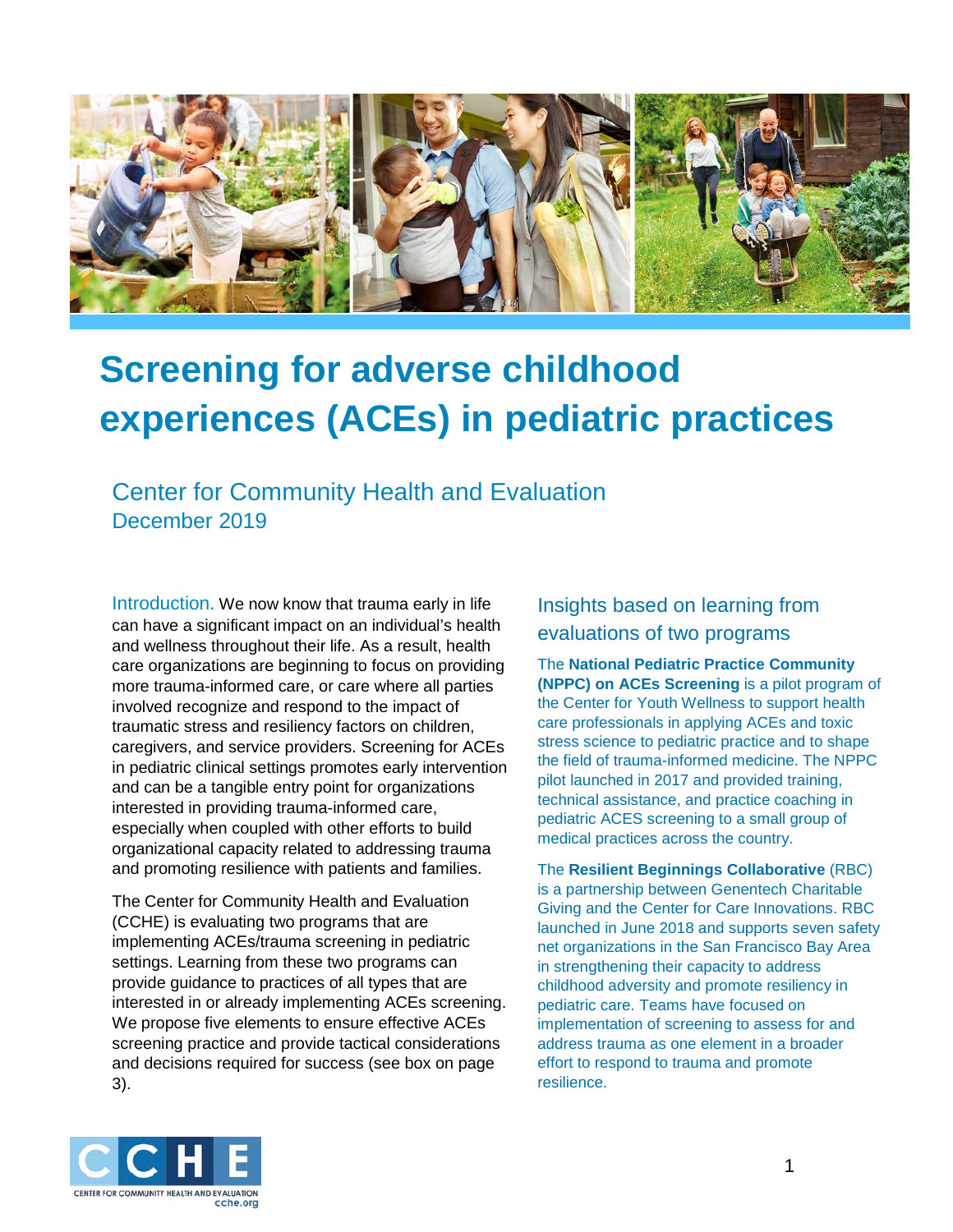#### ❶ **Secure broad organizational support for ACEs screening and engagement across all key stakeholders.**

ACEs screening can impact the work and workflow of many people within the clinic and has implications for how providers and staff interact with community partners via referral networks. Early buy-in ensures that key stakeholders understand the rationale for screening and provides insights on how to best implement screening given existing practices and systems. Key internal stakeholders include:

- Leadership. For most successful practices, leadership support has been essential to establish ACEs screening as an organizational priority, both for allocating the human and financial resources to support successful screening and for establishing commitment to providing trauma and resilience informed-care more broadly. Leadership buy-in can be cultivated by articulating how screening aligns with organizational priorities and positively impacts patients.
- Providers. As with other screening practices, providers play a key role in ACEs screening, including communicating with patients, interpreting results, and determining next steps. Identifying and engaging a provider champion along with clearly articulating the benefits of screening to patient care can help secure provider support.
- Care team and front desk staff. Successful and sustainable integration of screening into clinical practice benefits from the involvement of the entire care team. For example, front desk staff may need to explain or answer questions about the screen, while clinical support staff often are tasked with administering the screen.
- Information technology (IT). IT representatives are needed to ensure screening practices can be integrated with existing technology and that data can be captured in and retrieved from electronic health records.

### ❷ **Provide training on trauma and ACEs screening to generate support, establish a common language, increase awareness of ACEs, and build comfort with screening.**

Training staff has been an important step for clinics implementing ACEs screening. Training should extend beyond providers and include all clinic staff impacted by screening implementation. Clinical practices have found that two levels of training have been needed. First, an initial overview for all or most clinic staff to establish a common language, build awareness, and establish screening as an organizational priority. Second, a more tactical and targeted training for clinical and support staff who will be more directly involved with screening. This second training should include designing or reviewing workflows, roles, and scripting (i.e., how to talk to patients about the screening).

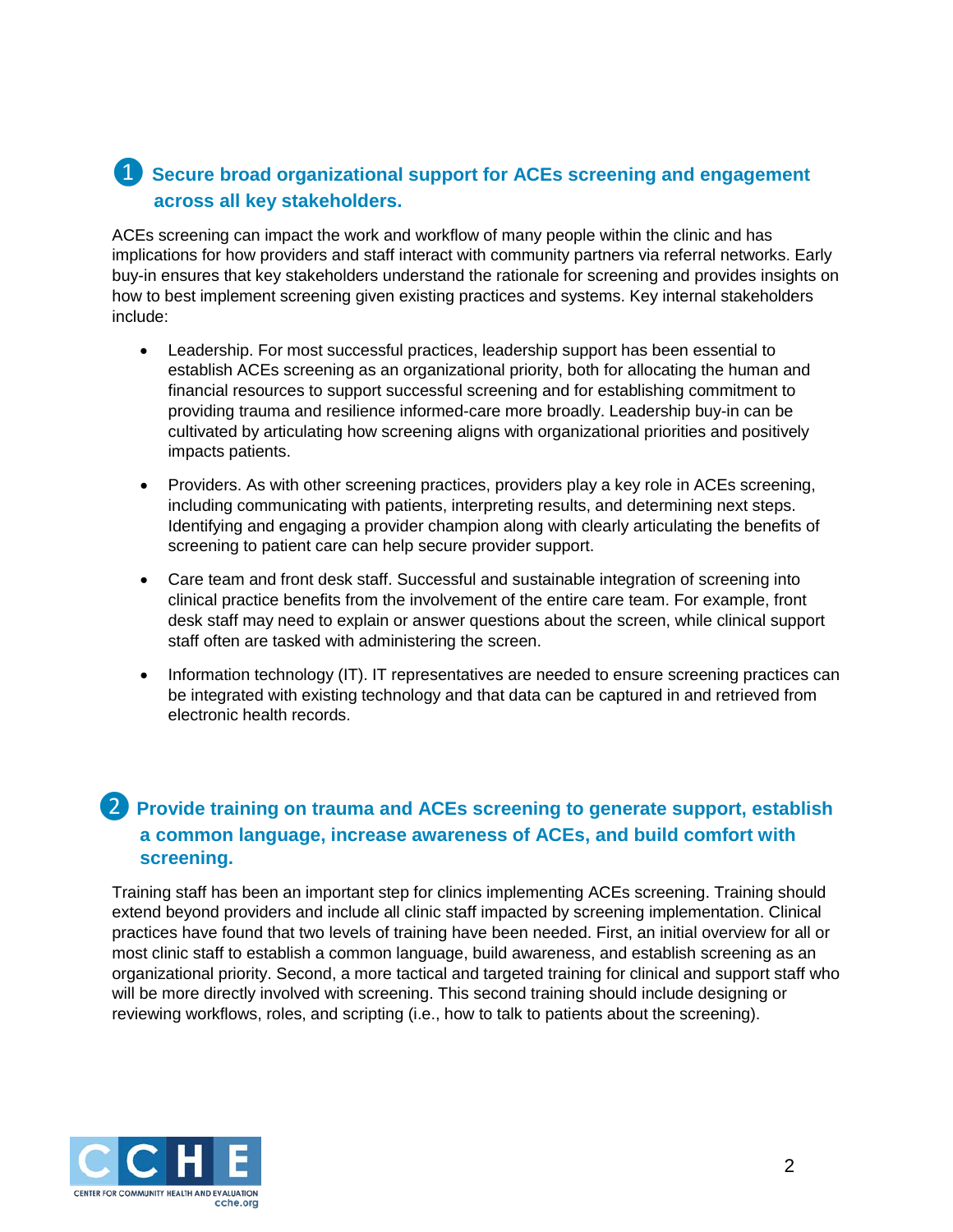### ❸ **When starting to screen for ACEs, start small and use data to support successful implementation and spread.**

ACEs screening implementation is a clinic change effort that can complement broader practice transformation. Applying existing quality improvement approaches can support effective implementation. For example, many practices start with a small pilot to develop their processes, refine communication, and resolve any issues before implementing more broadly. The pilot can also prompt early thinking about how to best collect and report on data related to ACEs screening and referral, including integrating the data into their electronic health record, and establish processes for data sharing across team members, particularly between primary care and behavioral health. Involvement of IT and quality improvement staff during the pilot is key to establishing effective data tracking and reporting systems. Having reliable data systems facilitates more effective rollout across the organization and supports data collection and documentation for other priorities. For example, practices have written up their screening implementation process to meet patient-centered medical home, joint commission, or provider leadership credentialing requirements.

#### **Decisions for implementing ACEs screening**

#### **Determining who and when to screen.**

- Identify your target patient population (ages, caregivers or patients). When determining where to start screening, consider what follow-up and referral resources are available and for whom.
- Determine the frequency of screening. Pediatric practices tend to screen annually, typically at well child visits, but some practices are also treating it as a care gap (when screening is not complete) and opportunistically completing screening when patients are in the clinic (i.e., not just at well child visits).

**Selecting the screening tool**. Consider how the screening tool will serve your goals and patient population.

- Determine how to "score" and interpret the assessment to determine response and follow-up, including if/how symptoms factor into the screening process.
- Determine whether you will focus on ACEs or also want to capture patient/family strengths or resilience factors.

**Establishing workflow**. An effective workflow will help ensure your screening process gathers accurate results. Key questions include: how is the screen administered? By whom? Where (e.g., waiting room, exam room)? What happens afterward? What will the follow-up response be? Who will be involved in follow-up/response? How will results be documented?

**Interpreting results and assigning risk.** ACE screening requires a significant level of clinical interpretation and decision making. Most practices want providers to interpret the screen (along with symptoms, if appropriate), assign the level of risk, and determine appropriate follow-up.

**Identifying referral and follow-up resources and services.** The most common barrier to screening is: "How will we support patients who screen positive?" Practices are often worried about uncovering large numbers of patients with severe mental/behavioral health needs and having inadequate resources to support those needs. Most practices have found that hasn't happened. However, it is important to have adequate follow-up systems in place. This includes internal and external resources including but not limited to mental/behavioral health therapy, anticipatory guidance, patient education, parenting programs, and other social services (e.g., housing, food).